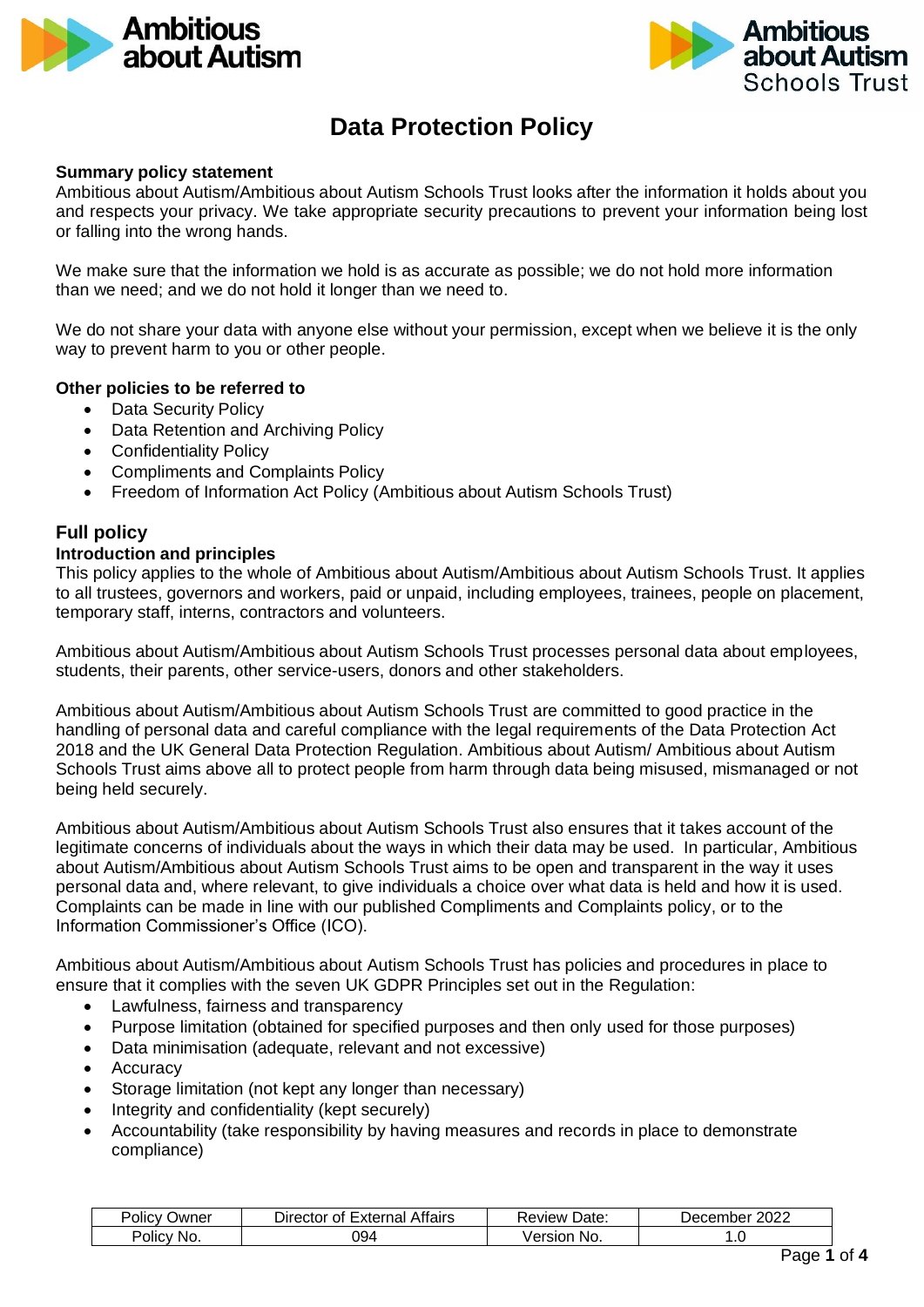The most important risks which this policy addresses are:

- Inappropriate disclosure of personal data about service users that puts an individual at personal risk or contravenes a duty of confidentiality;
- Negligent loss of data that would cause concern to people whose data was lost and would seriously affect the charity's reputation;
- Failure to follow good practice in the Data Protection aspects of fundraising; and
- Failure to engage Data Processors on legally compliant terms.

Operational procedures and guidance to paid staff and volunteers set out more detailed ways in which these risks can be managed and the objectives achieved.

# **Responsibilities**

The Board of Trustees of Ambitious about Autism/Ambitious about Autism Schools Trust recognises its overall legal responsibility for Data Protection compliance.

Day to day responsibility for Data Protection is delegated to the Director of External Affairs as the nominated Data Protection Officer. The main responsibilities of the Data Protection Officer are:

- Briefing the Board of Trustees on their and Ambitious about Autism's/ Ambitious about Autism Schools Trust's Data Protection responsibilities, risks and issues;
- Reviewing Data Protection and related policies on a regular basis;
- Advising other staff on Data Protection issues;
- Ensuring that Data Protection induction and regular training takes place;
- Approving unusual or controversial disclosures of personal data;
- Approving contracts with Data Processors (external contractors and suppliers of outsourced services);
- Handing information security incidents;
- Notification (i.e. registration with the Information Commissioner); and
- Handling requests from individuals for access to their personal data.

Executive Leadership Team (ELT) members and managers have responsibility for data protection within their own area of operation. However, all employees and volunteers are responsible for ensuring information and data is maintained securely in accordance with this policy and procedures that apply to their area of work. All employees and volunteers have the following responsibilities:

- Assisting the Data Protection Officer in identifying aspects of their area of work which have Data Protection implications so that guidance can be provided as necessary;
- Ensuring that their activities take full account of Data Protection requirements including conditions for processing data, privacy and consent notices; and
- Engaging fully in Data Protection and confidentiality training.

The Head of IT is responsible for ensuring that all systems, services, software and equipment including cloud-based systems meet acceptable security standards.

# **Confidentiality, security and consequences for failing to comply**

Ambitious about Autism/Ambitious about Autism Schools Trust recognises that a clear policy on confidentiality of personal data – in particular that of service users – underpins security. It maintains a policy that sets out how staff and volunteers are authorised to access which data and for which purposes. We take compliance with this policy very seriously. Failure to comply puts both you and the organisation at risk.

All staff and volunteers are required to abide by any security measures designed to protect personal data from loss, misuse or inappropriate disclosure.

The importance of this policy means that failure to comply with any requirement may lead to disciplinary action under our procedures which may result in dismissal.

If you have any questions or concerns about anything in this policy, do not hesitate to contact the Data Protection Officer.

| Policy <<br>Owner | Affairs<br>Director of $F$<br><b>External</b> | Date:<br>Review | 2022<br>December |
|-------------------|-----------------------------------------------|-----------------|------------------|
| Policy<br>No.     | 094                                           | No.<br>Version  | .                |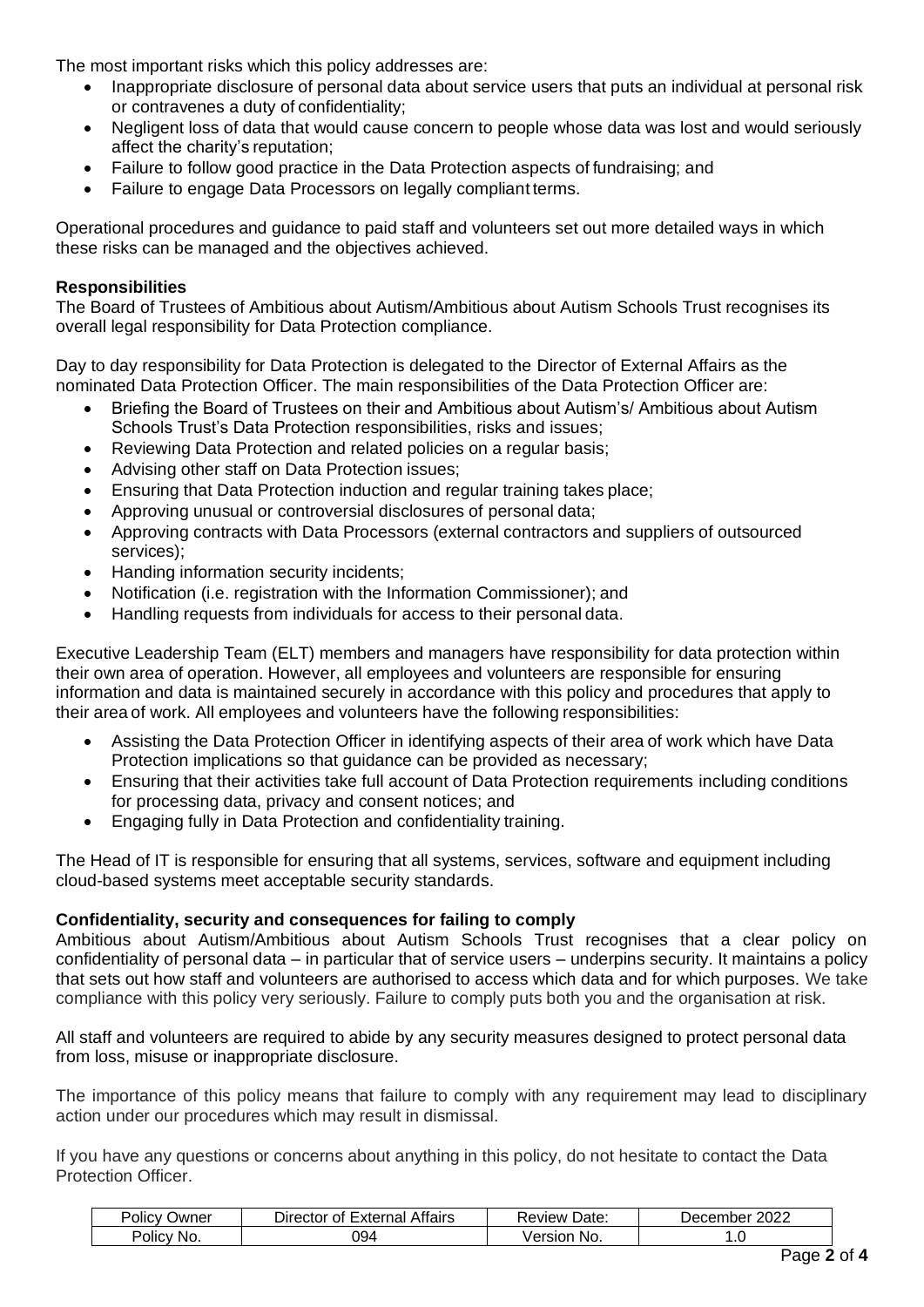# **Reporting breaches**

All members of staff have an obligation to report actual, 'near miss' or potential data protection compliance failures at the earliest opportunity (within two hours). This allows the Data Protection Officer to:

- Investigate the failure and take remedial steps if necessary
- Maintain a register of compliance failures
- Notify the Information Commissioner of any compliance failures that are material either in their own right or as part of a pattern of failures

# **Principles underlying operational procedures**

Good Data Protection practice is, wherever relevant, incorporated into everyday operational procedures. These aim to include:

- Transparency, so that all the individuals about whom data is collected are made aware of the uses that Ambitious about Autism/Ambitious about Autism Schools Trust makes of information about them, and in particular to whom it may be disclosed;
- Informed consent, where necessary, especially in the case of service users;
- Good quality data, so that all the data held about individuals is accurate and can be justified as adequate, relevant and not excessive;
- Clear archiving and retention periods; and
- Security, proportionate to the risk of information being lost or falling into the wrong hands.

# **Specific legal provisions**

Ambitious about Autism/Ambitious about Autism Schools Trust maintains an up to date Notification with the Information Commissioner as required by law.

All contracts between Ambitious about Autism/Ambitious about Autism Schools Trust and external data processors are reviewed by the Data Protection Officer for compliance with UK GDPR requirements.

# **General Data Protection Regulations (GDPR)**

## *Conditions for processing*

We will ensure any use of personal data is justified using at least one of the conditions for processing and this will be specifically documented. For processing under the legitimate interests condition we will assess using the three part purpose, necessity and balancing test, and keep a record of our Legitimate Interests Assessment (LIA). All staff who are responsible for processing personal data will be aware of the conditions for processing. The conditions for processing, including legitimate interests where relevant, will be available to data subjects in the form of a privacy notice.

## *Justification for personal data*

We will process personal data in compliance with all seven UK GDPR data protection principles.

We will document the additional justification for the processing of sensitive data.

#### *Consent*

The data that we collect is subject to active consent by the data subject. This consent can be revoked at any time.

#### *Data portability*

Upon request, a data subject should have the right to receive a copy of their data in a structured format. These requests should be processed within one month, provided there is no undue burden and it does not compromise the privacy of other individuals. A data subject may also request that their data is transferred directly to another system. This must be done for free.

# *Right to be forgotten*

A data subject may request that any information held on them is deleted or removed, and any third parties who process or use that data must also comply with the request. An erasure request can only be refused if an exemption applies.

| . .<br>שwner<br>"CV<br>'olic | Affairs<br>External<br>⊃irector ⊴<br>0t | -<br>Date:<br>Review | റററ<br>December<br>∵∠UZ∠ |
|------------------------------|-----------------------------------------|----------------------|--------------------------|
| No.<br>POIIC <sub>V</sub>    | 094                                     | .<br>NO.             | .                        |